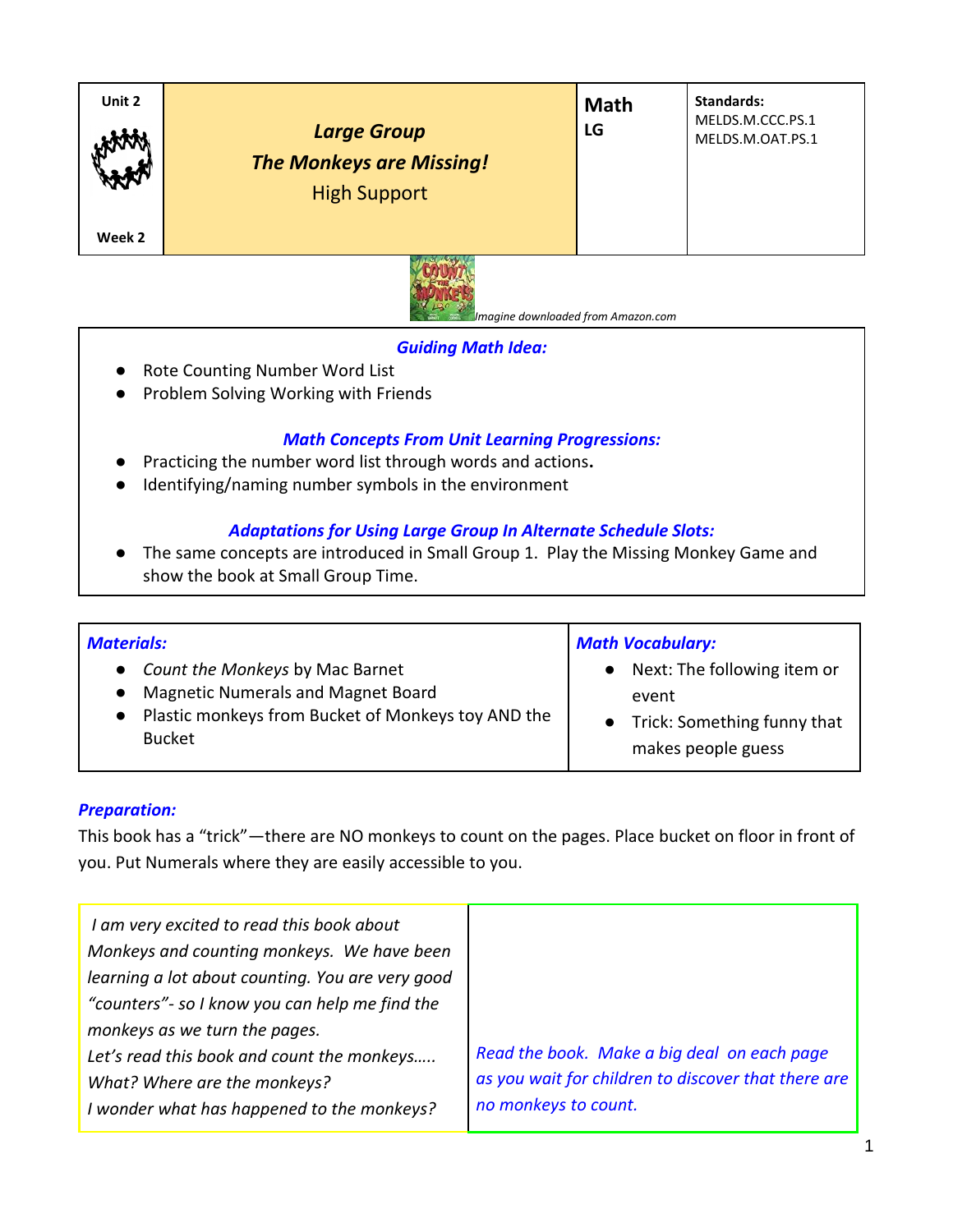*Oh no, this is a trick! That's something funny that makes people guess or wonder.*

*I have a LOT of monkeys here in my bucket. I am going to give everyone 10 monkeys.*

*The monkeys didn't get to count in our book-Let's help the monkeys do some counting. Here's our first number. XXX, come up and put 1 monkey in our bucket. XXX, could you bring 2 monkeys?*

*Now I am going to try to trick you, just like our book- do something funny to make you guess — Look closely at the numbers on my board. Close your eyes and hide your faces. Okay- Hmmm- Look at our numbers. Is something missing? I wonder what it could be. A lot of us think a 4 is missing. How can we check? What is the next number after 3? Bring out the missing numeral. Yes here it is! XXX can bring us 4 monkeys for our bucket?*

*Are all our numbers here now? Let's count one more time to make sure none are missing.*

*As you turn each page, put the matching numeral on the magnetic board until you have a row of 10.*

*Children try to find the monkeys and give ideas about what has happened to the monkeys.* 

*Distribute the monkeys to the children. Give each child 10 monkeys and ask them to count together as you distribute them.*

*Take the numeral 1 from the magnetic board. A child brings a monkey and puts it by 1. Call on another child. Repeat until all numerals from the magnet board are used. Replace the numerals as you finish using them. Count together and children help each other. Replace the numerals on the board, so that all children can easily see them. Re-distribute the monkeys to children.*

*While children are hiding eyes, remove one of the magnetic numerals from the board. Children discover a number is missing and may suggest counting to check what is missing.*

*Call on a child to come and count the missing number of monkeys. Remind children that they can ask a friend to help them guess and count.* 

*Adjust the order that you call on children based on your observations about their counting skills.*

*Continue playing the game, looking for the missing numbers. Children can ask a friend to help them count. You may not have time for all 10 numbers, but end by counting the number word list from 1-10, pointing to each number/shape spot as you count.*

*Strategies to Provoke Math Thinking:*